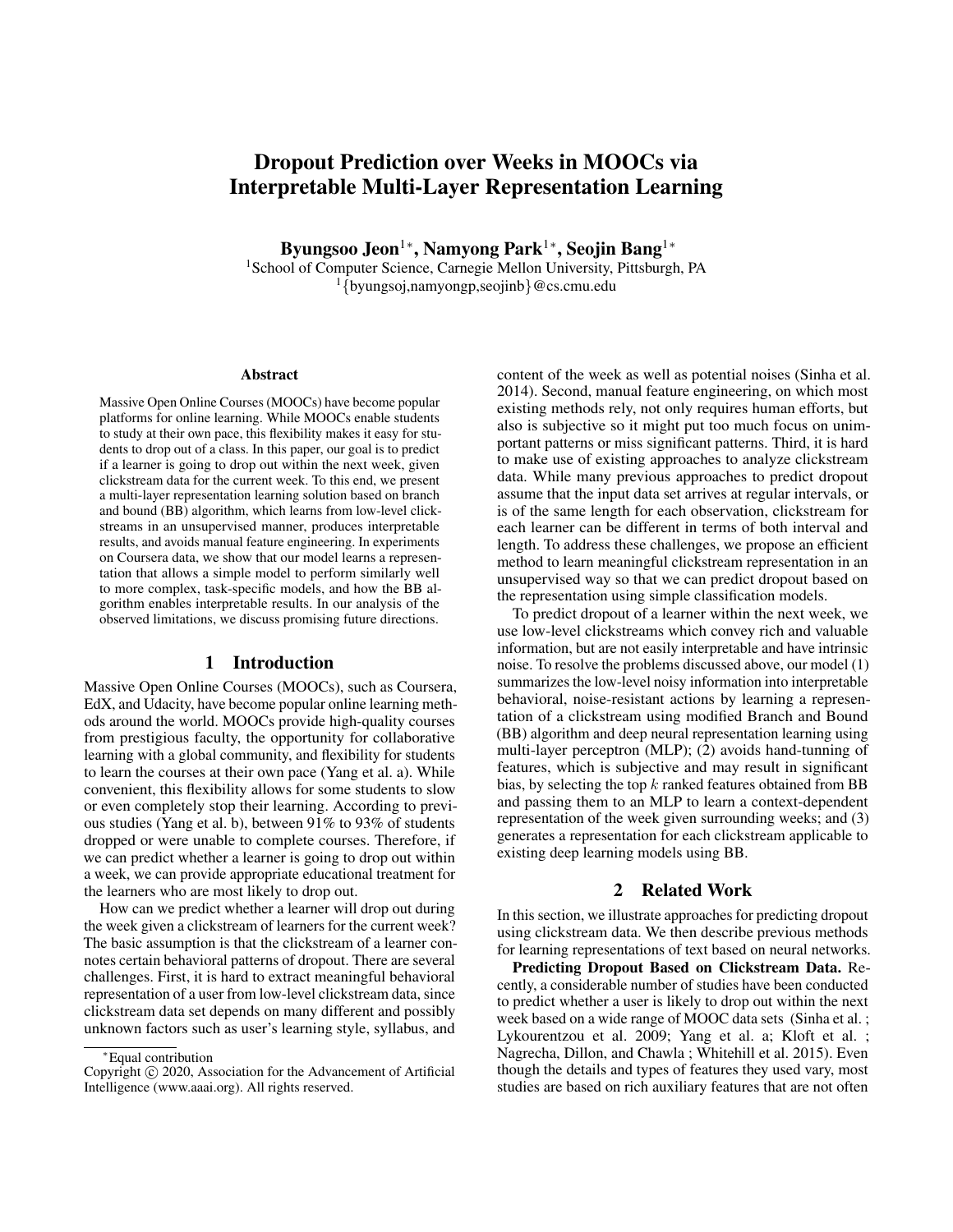available, such as demographics, quiz score, forum activities, etc. However, they did not achieve the model to extract rich and valuable information from the clickstream data.

A few studies have used clickstreams to predict dropout, yet most works are based on hand-crafted features extracted from clickstream. Kloft et al. used a linear SVM on deliberately designed features extracted from the clickstream. Taylor, Veeramachaneni, and O'Reilly suggested a logistic regression to predict dropout using their predefined features similar to (Kloft et al. ) and additionally the quiz and grade information. As they used simple machine learning models such as logistic regression and SVM, they put a lot of effort on hand-crafting on the clickstreams to make it acceptable to the model. Through the hand-crafting of features, valuable information underlying the clickstream might be discarded or the model might be damaged by unintentional biases.

To address that, several deep neural network models have been suggested to utilize clickstreams. Fei and Yeung used deep learning models such as recurrent neural network (RNN) although lightly hand-crafted features are used. Wang, Yu, and Miao built deep neural networks using a combination of convolutional neural network archite (CNN) on clickstreams. However, as it simply embeds zero values to make clickstreams of different size be of the same size, unnecessary noises might increase variation of the model. Also, it lacks the interpretability as it uses raw clickstream data.

To avoid the over/subjective-summarization of clickstream data using hand-engineered features, and undersummarization of clickstream data using raw, noisy clickstreams, we elaborate on building meaningful representation from raw clickstream in an unsupervised manner while minimizing loss of sequential information in clicks.

Several approaches have been suggested to construct cognitively meaningful representations summarized in behavioral levels from raw video clickstream data to predict the dropout (Sinha et al. 2014; ). For instance, Sinha et al. extracted actions by counting the top M most frequent n-grams and further grouped the top actions into predefined behavioral groups. Extracting higher-level feature representations from raw clickstream data aims to (1) obtain noise-resistant and interpretable features and (2) transform the unstructured raw clickstream data to structured data that existing statistical or machine learning models can use. However, they still require human efforts to predefine behavioral categories and groups. These works motivated us to build up meaningful representation in algorithmic ways without these human efforts.

Neural Representation Learning. Recently, neural representation learnings have shown great achievements in a variety of domains (Bengio, Courville, and Vincent ). However, there has not been an approach using neural representation learning to obtain meaningful representation of clickstreams.

An  $n$ -gram model is a type of probabilistic language model which was originally used for natural language processing (Broder et al. 1997). It takes a consecutive sequence of length by moving a window of size  $n$  on each sentence and predicts the next item in the sequence. Skip-gram (Mikolov et al. ; 2013) is a generalization of  $n$ -grams, which has inspired many representation learning methods. It does not require the components to be consecutive and can leave gaps that

are skipped over. The intuition behind Skip-gram is that the "good" representation of a word represents it in the context surrounding the word. Since we want to represent the whole click sequence, not each click, previous methods cannot be employed directly to our problem as they are designed to learn representations of each word.

There has also been neural representation learning for a variety of sequence. Kiros et al. proposed Skip-thought vectors, a sequence-to-sequence model trained on pairs of consecutive sentences to produce representations for each sentence. Med2Vec (Choi et al. ) is an approach that learns interpretable representations of both unordered medical codes and ordered visits through multiple layers. However, none of these methods are tailored to repetitive and noisy nature of click sequence. We usually have single-digit types of clicks, which produce very repetitive patterns within a sequence. Moreover, a click sequence is noisy as it depends on a variety of variables such as course contents and user's learning styles.

## 3 Proposed Method

We aim to predict whether a learner will drop out within the next week given a clickstream of learners for the current week. Our specific goal is to build up meaningful and effective representation of a learner's behavioral pattern from the clickstream in an unsupervised manner as in Figure 1 so that even simple classification models like multi-layer perceptron (MLP) can predict dropout comparably well to more complex task-specific classification models. Given repetitive and noisy clickstreams, our method uses a modified branch and bound algorithm and an MLP to generate interpretable clickstream representations capturing co-occurrence information around the week using Skip-gram method (Mikolov et al. ).

#### 3.1 Branch and Bound

It is hard to understand learners' behavior based on the raw clickstream data that are hardly cognitive. Therefore, we propose the Branch and Bound algorithm that extracts a higher-level representation from the raw clickstream data. The higher-level representation is composed of the scores for top  $M$  actions. Here, we define the action as a n-gram of clicks that can be closer to the smallest cognitive behavioral unit. For example, 'Play' is a click while 'Play - Stop - Play' is an action of length 3. The score of action  $a$  of length  $n$  is

$$
\sum_{i=1}^{L-n+1} n - d(a, x_i)
$$
 (1)

where  $L$  is the length of a click sequence,  $x_i$  is the action of length  $n$  starting from  $i$ -th position in the sequence, and  $d(a, x_i)$  is the Hamming distance (Hamming 1950) between  $a$  and  $x_i$ , which is the number of clicks that are not matched between two actions of the same length. This action score represents how similar a click sequence  $x$  is to the action  $a$ . For example, when  $a$  is 'Play - Stop - Play' and the click sequence is 'Play - Stop - Seek', the score of action  $a$  is 2.

To pick top  $M$  actions, we rank actions by the standard deviation of the score across week click sequences for each week. Thus, top  $M$  actions are more likely to distinguish click sequences than other actions. We do not use the score for all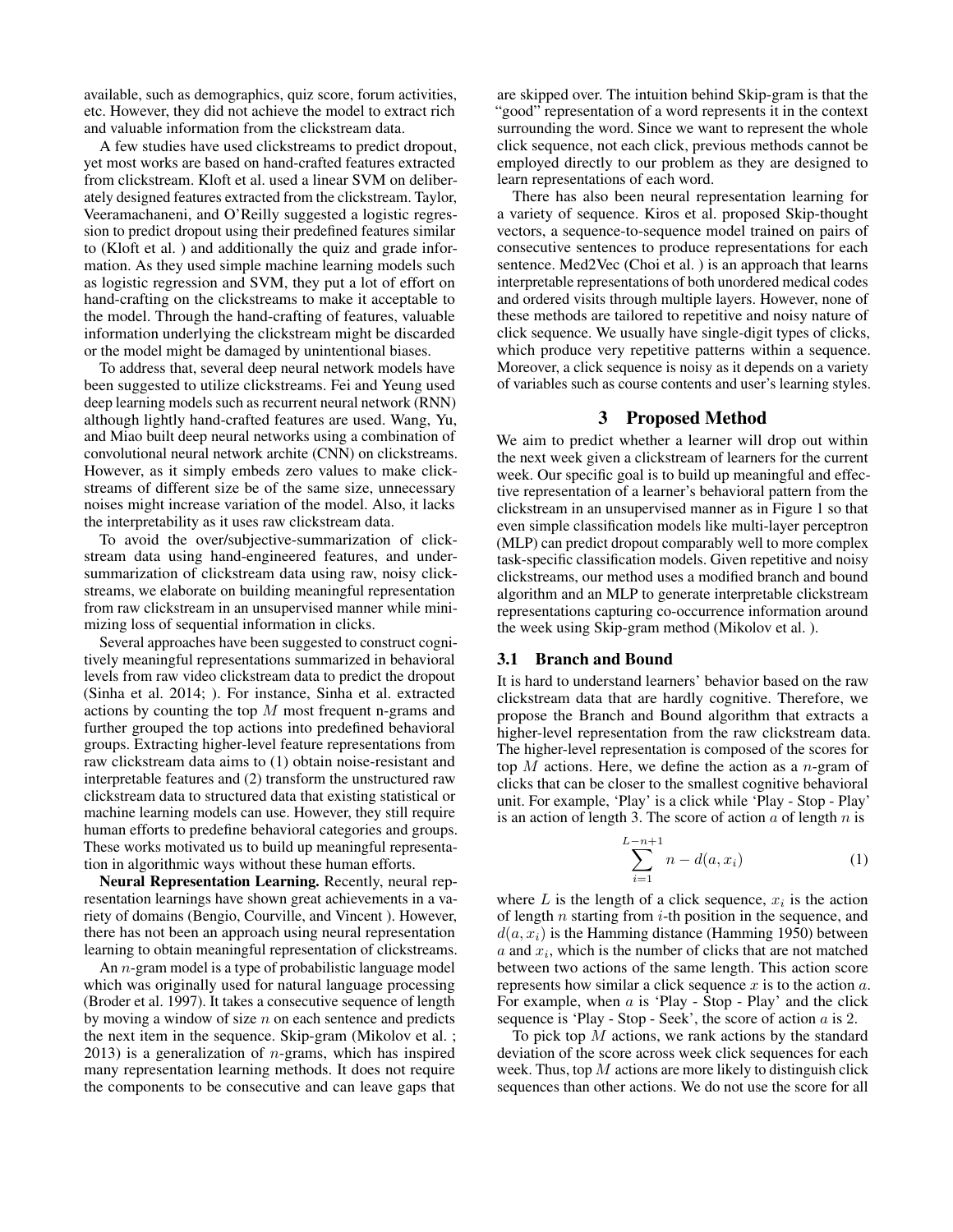

Figure 1: Our proposed model for learning meaningful representations of user actions. Given clickstream data, our modified BB algorithm (left) produces preliminary week-level action representations, which are further refined by our MLP model (right).

the possible actions because, if so, the dimensionality is  $C<sup>n</sup>$ , which can be huge depending on  $n$  and the number of click types,  $C$ . Once we pick top  $M$  actions, we translate a click sequence for each week into the scores of top  $M(= 100)$ actions as shown in Figure 1.

We use a Branch and Bound mechanism to save the computational cost to pick up top  $M$  actions, which motivates the name of our method. The key idea is to search the tree from top to bottom and skips a whole branch if it turns out that all its descendant leaves cannot produce top  $M$  that has already been obtained. Thus, it reduces computational cost by not searching all the leaf nodes. The branch-skip decision is simply made by comparing optimal (largest) standard deviation between the highest vertex of the branch and the group of actions with the top  $M$  distances. Since a common prefix of actions of its descendants is assigned to the highest vertex, the optimal score would be defined as a standard deviation of the score assuming that the undefined postfix is always matched with the postfix of each  $n$ -gram of the clickstream.

## 3.2 MLP for Learning Feature Representation (MLP-LFR)

Preliminary action representations obtained from BB contain two types of information: the inter-week sequential information and the action-level cooccurrence information. We use a multi-layer perceptron (MLP) to generate a feature representation that captures both information.

MLP Architecture. Figure 1 describes the architecture of an MLP used in our method. The first MLP layer receives a preliminary action representation  $x_t \in \mathbb{R}^M$  from the BB model, and converts it into an intermediate latent representation  $\mathbf{u}_t \in \mathbb{R}^m$  via a linear transformation as follows:

$$
\mathbf{u}_t = \mathbf{W}_a \mathbf{x}_t + \mathbf{b}_a \tag{2}
$$

where  $\mathbf{W}_a \in \mathbb{R}^{m \times M}$  is the weight matrix for action encoding, and  $\mathbf{b}_a \in \mathbb{R}^m$  is the bias vector. Then, the second MLP layer generates the final action representation  $\hat{\mathbf{y}}_t \in \mathbb{R}^M$ :

$$
\hat{\mathbf{y}}_t = \text{sigmoid}(\mathbf{W}_o \mathbf{u}_t + \mathbf{b}_o) \tag{3}
$$

where  $\mathbf{W}_o \in \mathbb{R}^{M \times m}$  is the weight matrix for action decoding, and  $\mathbf{b}_o \in \mathbb{R}^M$  is the bias vector. Note that the final action representation  $\hat{\mathbf{y}}_t$  we use for predicting dropout is of the same size as the input  $x_t$ . This facilitates the interpretation of the final dropout prediction since each value in the final representation is directly mapped to each action discovered by the BB algorithm.

Learning from the Inter-Week Sequential Information. A sequence of week-level user actions can be exploited for learning an effective action representation. We train the MLP to minimize the following error:

$$
\min_{\mathbf{W}_{a,o},\mathbf{b}_{a,o}} \frac{1}{2wT} \sum_{t=1}^{T} \sum_{-w \le i \le w, i \neq 0} (\hat{\mathbf{y}}_t - \mathbf{x}_{t+i})^2
$$
 (4)

where  $\hat{\mathbf{y}}_t$  is the final action representation at week t,  $\mathbf{x}_{t+i}$  is the preliminary action representation at week  $t + i$  obtained from the BB algorithm,  $w$  is the context window size, and T is the total number of weeks. Our intuition for the above loss function is that since learning is a continuous process for each user, a representation that corresponds to a user's activities at some point should be able to predict the user's learning activities in both the recent past and the near future. Specifically, given a preliminary action representation  $x_t$  at week t, we consider those action representations  $x_{t+i}$  that are within a context window defined by a tunable parameter  $w$ , and minimize the mean squared error between  $\hat{\mathbf{y}}_t$  and  $\mathbf{x}_{t+i}$ .

Learning from the Action-Level Cooccurrence Information. Another source of information we can employ is the intra-week cooccurrence information of different actions. A preliminary action representation  $x_t \in \mathbb{R}^M$  contains scores between 0 and 1 for  $M$  actions during week  $t$ , from which we can extract representative actions that appeared together in the same period. Our main idea is that the representation of the actions that occur in the same week should predict each other. Given a real-valued vector  $\mathbf{x}_t \in \mathbb{R}^M$ , we define representative actions to be actions whose score is in the top  $R\%$ , and consider only representative actions in finding the action cooccurrences. From a sequence of actions  $x_1, x_2, \ldots, x_T$ ,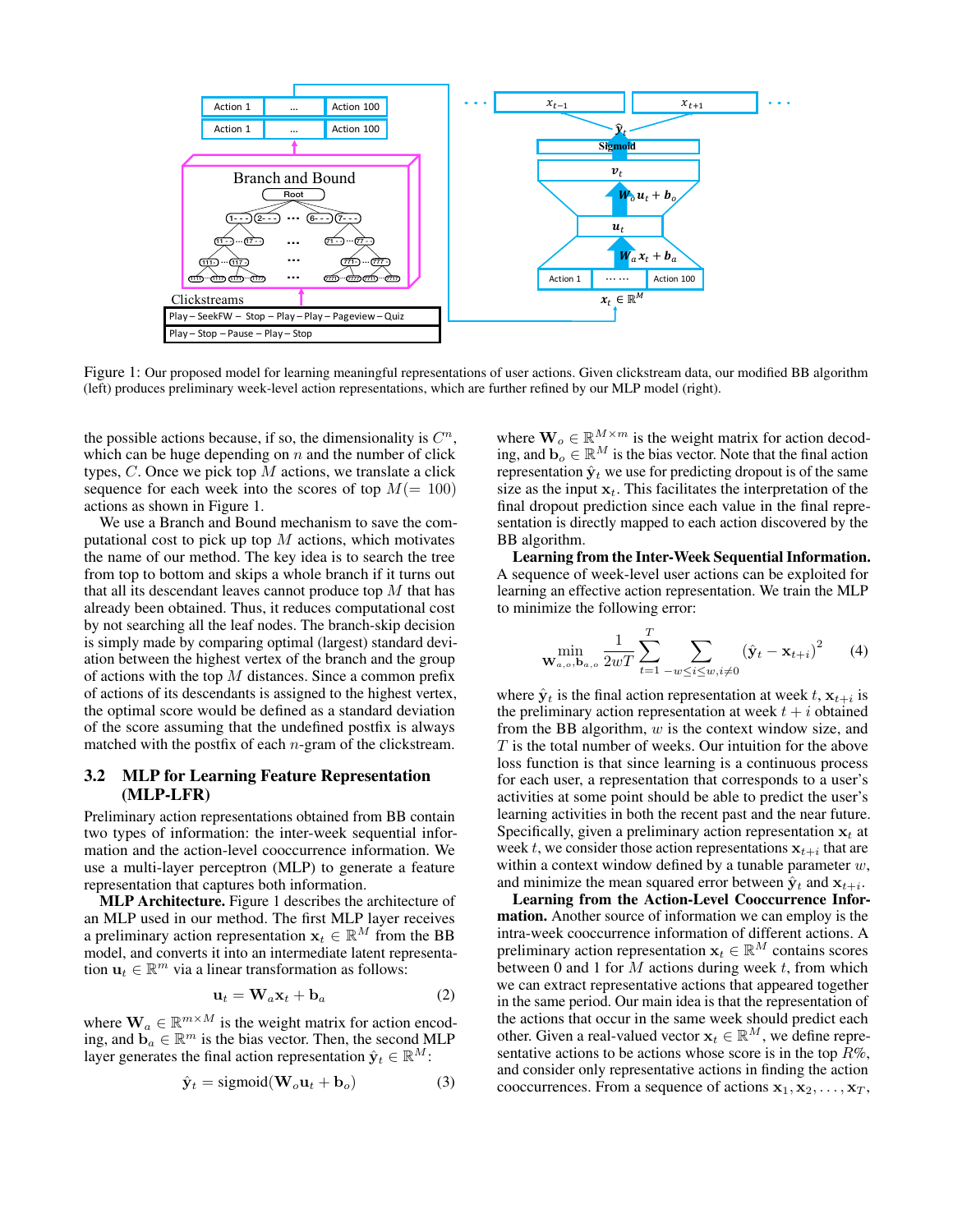we maximize the following loglikelihood:

 $\overline{f}$ 

$$
\min_{\mathbf{W}_a} \frac{1}{T} \sum_{t=1}^I \sum_{i:a_i \in \mathbf{x}_t} \sum_{j:a_j \in \mathbf{x}_t, j \neq i} \log p(c_j|c_i) \text{ where}
$$
\n
$$
p(c_j|c_i) = \frac{\exp(\mathbf{W}_a[:,j]^{\top} \mathbf{W}_a[:,i])}{\sum_{h=1}^M \exp(\mathbf{W}_a[:,h]^{\top} \mathbf{W}_a[:,i])}.
$$
\n(5)

Unified Learning. Our method learns from both interweek sequential and intra-week cooccurrence information simultaneously from a single source of user actions by combining the above two objective functions as follows:

$$
\min_{\mathbf{w}_{a,o},\mathbf{b}_{a,o}} \frac{1}{T} \sum_{t=1}^{T} \left( -\sum_{i:a_i \in \mathbf{x}_t} \sum_{j:a_j \in \mathbf{x}_t, j \neq i} \log p(c_j|c_i) + \frac{1}{2w} \sum_{-w \leq i \leq w, i \neq 0} (\hat{\mathbf{y}}_t - \mathbf{x}_{t+i})^2 \right). \tag{6}
$$

## 3.3 Dropout Prediction

We use a simple classification model to predict dropout assuming that our representation trained in an unsupervised way is good enough to work well even with simple models. We use an MLP with three hidden layers whose sizes are 100, 50, 25 and an output layer consisting of a single unit with sigmoid activation, which presents the probability of dropout. Due to the imbalanced classes, margin ranking loss is our loss function for predicting dropout so that we pair one positive instance (dropout) of the user with other negative instance of the same user. We minimize the following objective function:

$$
\min_{\mathbf{W}^l, \mathbf{b}^l} \frac{1}{T} \sum_{t=1}^T \max(0, -(P_{pos} - P_{neg}) + M) \tag{7}
$$

where  $W<sup>l</sup>$  and  $b<sup>l</sup>$  are the weights and biases for *l*-th layer from bottom to top given  $l = 1, 2, 3, 4$ ;  $P_{pos}$  and  $P_{neg}$  are the probability of dropout for positive and negative instances computed from our three-layer MLP; and  $M$  is margin, which is set to 0.5 in our experiments.

#### 4 Experiments

## 4.1 Dataset

We use the dataset collected from Coursera<sup>1</sup>, the top ranked MOOC platform with more than 28 million users and 2,000 online courses. This dataset is provided by our partnered faculty (Yang et al. b), and includes clickstream data that contain clicks of Coursera learners who took the video lectures of the Microeconomics course for 12 weeks maximum. It includes 2,709,053 clicks collected from 48,090 users. The clicks are divided into 8 categories: *Pageview*, *Quiz*, *Forum*, *Play*, *Pause*, *Seek*, *RateChg*, and *Stalled*.

Preprocessing. We encode the 8 click categories to 7 click types: *Pageview, Quiz, Forum, Play, Pause, SeekFW, SeekBW*. *Seek* and *RateChg* are first divided into two categories. By comparing playrates before/after the click event, *RateChg*

is divided into *RateChgFast* and *RateChgSlow* and *Seek* is divided into *SeekFW* and *SeekBW*. Next, *RateChgFast* and *RateChgSlow* are merged into *SeekFW* and *SeekBW*, respectively. *Stalled* is removed from the clickstream as it is an external issue not related to user's behavioral patterns. Next, we concatenate the clicks for every user to make them as a continuous clickstream. The clickstream of a user is grouped by a week so that each user can have 1 to 12 clickstreams with different length, called click-level information. The dropout of week  $t$  is labeled as 1 if a user dropped out during the next week, i.e. the user's latest clickstream data is the week  $t + 1$ . Clickstreams shorter than the action size  $L$  are discarded. After preprocessing, the Microeconomics data has 10,904 users having 2.83 weeks per user on average and 30,848 weeks in total. In total, 1,598 weeks are labeled as dropout among 12,104 weeks. We named the processed data as *type A*, which is noisy since it includes all noisy week clickstream other than clickstream shorter than L. Additionally, we made another data set, called *type B*, less noisy one thanks to additional preprocessing where we removed clickstreams composed of 1,000 or more clicks, and users dropped before the fourth week. After preprocessing, *type B* data has 1,598 users having 7.57 weeks per user on average, and 12,104 weeks in total.

#### 4.2 Experimental Settings

We implement the BB algorithm (Section 3.1) for action search. We set the action size  $L$  to 4, and select the top  $M$ actions  $(M = 100)$  with the largest standard deviation of the average Hamming distance. With this setting, the BB algorithm reduces the clickstream data to structured data in which each sample consists of the same 100 actions. We implement our MLP model for feature representation learning (Section 3.2) in PyTorch. Based on the results obtained with several parameter values, we train our MLP model with the stochastic gradient descent (SGD) algorithm using the following settings: input dimension  $M(100)$ , hidden layer size  $m(20)$ , context window size  $w(1)$ , learning rate  $(0.01)$ , momentum  $(0.9)$ , weight decay  $(0.0001)$ , and batch size  $(200)$ . We train our MLP model until the maximum number of epochs (1000) has been reached, or the difference of the loss over a validation set (15% of the data) between consecutive epochs gets less than a threshold (0.000001). Our dropout prediction layer (Section 3.3) is trained with the Adam optimizer  $(\beta_1 = 0.9$  and  $\beta_2 = 0.999$ ) until convergence using the following parameter settings: learning rate (0.001), batch size (10), momentum (0), weight decay (0), and margin  $M$  (0.5).

#### 4.3 Quantitative Results

In order to evaluate our approach, we compare our model and our model without MLP-LFR (Section 3.2) with two fairly complex baseline approaches: 1D-CNN (Hu et al. ) and 1D-CRNN (Wang, Yu, and Miao ). Here, RNN-like method is excluded because week clickstream is too long to train RNN. Baseline 1D-CNN model takes a clickstream of a week as an input and consists of embedding layer whose size is 20, two convolutional layer whose filter size and number of output are 3 and 32, two max pooling layer whose stride is 3, and one softmax output layer. 1D-CRNN is same as in (Wang, Yu, and Miao ). Our model without MLP-LFR uses the same

<sup>1</sup> https://www.coursera.org/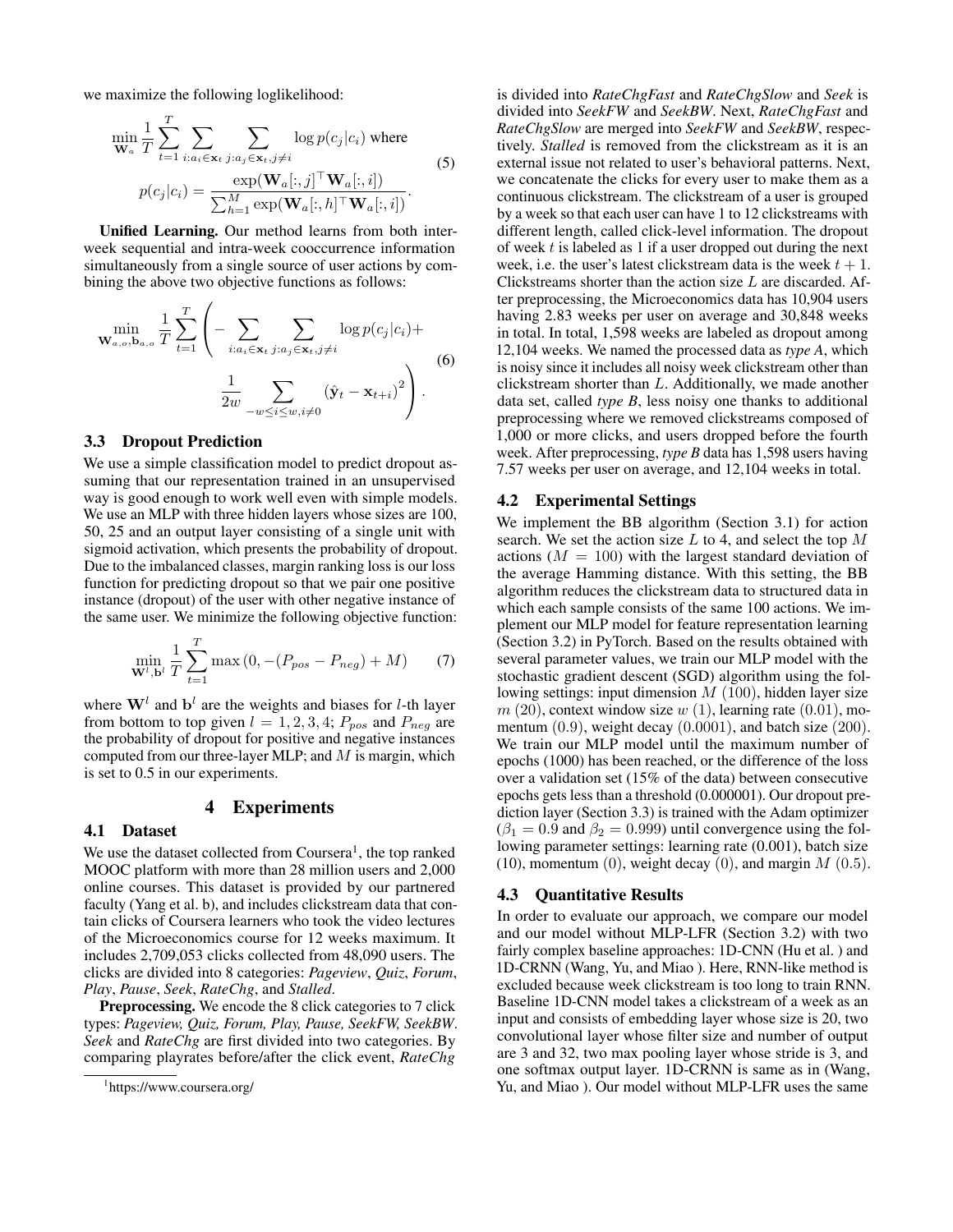dropout prediction model with the BB algorithm but without MLP-LFR, which aims to show the contribution of the MLP-LFR in our model. We measure the performance based on F1 score and AUC due to the imbalance of positive and negative instances in our dataset. Also, we tested on the type A and B datasets to see how the performance changed on different kinds of datasets.

Table 1: Model evaluation on type A (top) and type B (bottom) datasets in terms of F1 score and AUC.

|            |        | 1D-CNN 1D-CRNN | Our Model<br>w/o MLP-LFR | Our Model |
|------------|--------|----------------|--------------------------|-----------|
| F1 score   | 0.4252 | N/A            | 0.4364                   | 0.4124    |
| <b>AUC</b> | 0.6023 | N/A            | 0.6131                   | 0.5942    |
|            |        | 1D-CNN 1D-CRNN | Our Model<br>w/o MLP-LFR | Our Model |
| F1 score   | 0.3809 | 0.3728         | 0.3747                   | 0.3428    |
| <b>AUC</b> | 0.7290 | 0.7321         | 0.7385                   | 0.6743    |

Table 1 show the results on the noisy, type A dataset (top) and the type B dataset (bottom), which is cleaner than type A dataset thanks to additional preprocessing. We cannot run 1D-CRNN on type A dataset since type A dataset includes very long clickstream whose length is more than ten thousand, which cannot be handled by 1D-CRNN. On both datasets, we can see that our model without MLP-LFR, which includes only the BB algorithm part and is trained in an unsupervised manner, achieves comparable performance to fairly complex, task-specific baseline models in terms of AUC and F1 score. Note that we only use a simple MLP for dropout prediction, that does not take the sequential nature of data into account unlike our baselines. The result indicates that the learned representation from the BB algorithm captures signals that are as informative as those from uninterpretable baselines while maintaining the interpretability. Yet, our model with MLP-LFR fails to achieve comparable performance on type A and B datasets. Shortly, our MLP-LFR does not work well as we intended while our BB algorithm works pretty well. We give a discussion on these results in Section 5.

## 4.4 Qualitative Results

We qualitatively characterize weeks that a learner drops out and that a learner does not drop out by taking advantage of interpretable action scores computed by the BB algorithm. We identified the actions that show significantly different average action scores between the non-dropout and dropout weeks. For each week, we computed the score for each action by the BB algorithm and compared its mean between the two groups (non-dropout and dropout weeks) using the two-sample t-test. Table 2 shows the top 10 actions that characterize the non-dropout (top) and dropout (bottom) groups: the top 10 actions having the smallest t-score characterize the non-dropout group while the top actions having the largest tscore characterize the dropout group. The non-dropout group are characterized by the actions including "Quiz", which

means successful learners are likely to take quizzes that may intrigue their interest and help to stay motivated. Meanwhile, the dropout group is characterized by the actions including "SeekBw", "Pause", and "SeekFw" which can be interpreted that the learners are likely to drop out when they struggle with difficult concepts.

Table 2: The top 10 actions of non-dropout (top) and dropout (bottom) weeks

| Action                      | t-score  | p-value    |
|-----------------------------|----------|------------|
| SeekBw SeekFw SeekBw Quiz   | $-7.195$ | $<$ 2e-16  |
| SeekFw SeekBw SeekBw Ouiz   | -7.188   | $< 2e-16$  |
| SeekBw SeekBw SeekFw Quiz   | -7.176   | $< 2e-16$  |
| SeekBw SeekFw Quiz SeekBw   | $-6.772$ | 2.64e-15   |
| SeekFw SeekBw Quiz SeekBw   | $-6.763$ | 2.81e-15   |
| SeekBw SeekBw Quiz SeekFw   | $-6.760$ | 2.87e-15   |
| SeekFw Quiz SeekBw SeekBw   | $-6.676$ | $5.10e-15$ |
| SeekBw Quiz SeekBw SeekFw   | $-6.673$ | 5.20e-15   |
| SeekBw Quiz SeekFw SeekBw   | $-6.668$ | 5.40e-15   |
| SeekBw SeekBw SeekBw Quiz   | $-6.625$ | 7.21e-15   |
| Action                      | t-score  | p-value    |
|                             |          |            |
| SeekFw SeekFw SeekFw SeekFw | 1.635    | 0.000395   |
| SeekBw SeekFw SeekFw SeekFw | 1.232    | 0.000371   |
| SeekFw SeekBw SeekFw SeekFw | 1.102    | 0.000360   |
| SeekFw SeekFw SeekBw SeekFw | 1.080    | 0.000358   |
| Pause SeekFw SeekFw SeekFw  | 1.047    | 0.000355   |
| SeekFw SeekFw SeekFw SeekBw | 1.020    | 0.000352   |
| SeekFw Pause SeekFw SeekFw  | 0.911    | 0.000341   |
| SeekBw SeekBw SeekBw SeekBw | 0.838    | 0.000333   |
| Pause SeekBw SeekBw SeekBw  | 0.811    | 0.000330   |

#### 5 Discussion and Conclusion

In this section, we give a summary of our analysis on the results, and provide a detailed discussion on the limitations of our method, and conclude with a plan for future works.

Our MLP-LFR does not work as well as we intended while our BB algorithm achieves comparable performance to fairly complex task-specific baselines even though it is trained in an unsupervised fashion. We hypothesize that our MLP-LFR fails to achieve the improvement either because our BB algorithm loses useful sequential information within a week at the expense of the interpretability, or because "a week as a unit" is an inappropriate strategy to divide a clickstream. We could have used more than one week's clickstreams, but we did not because our focus was on exploiting sequential information over weeks. Another potential reason why our MLP-LFR does not show much improvement is that weekly clickstreams in our dataset have weeks in which no click is observed, which may lead to the violation of our assumption on the temporal dependency between consecutive weeks.

In retrospect, we identify three limitations of our work. First, as briefly discussed, MLP-LFR fails to learn the representation that encodes meaningful sequential information.